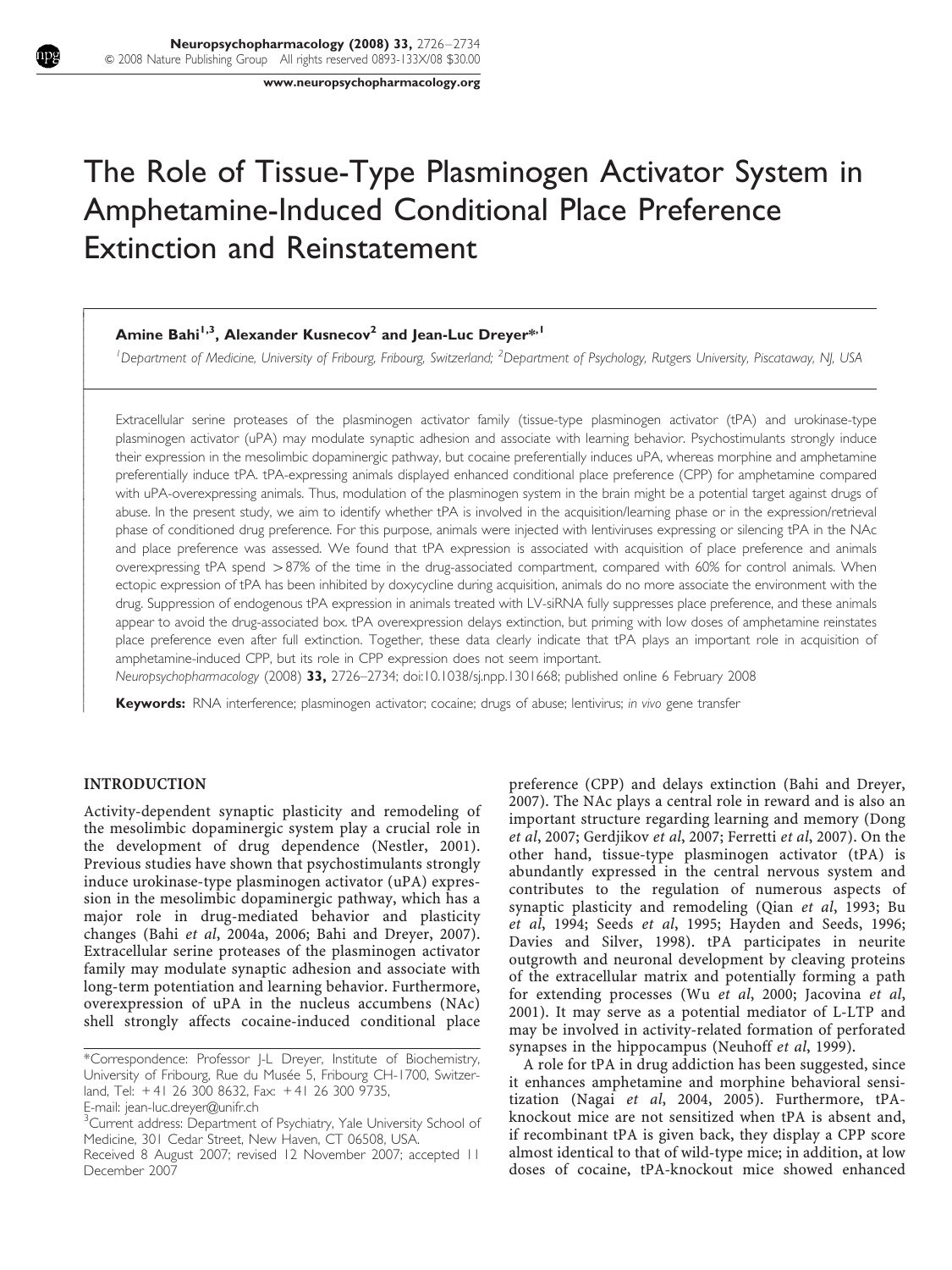locomotor activity when compared with their wild-type littermates, and displayed greater behavioral sensitization than the wild types (Ripley et al, 1999). Additionally, the reinforcing effects of morphine were reduced in tPA-knockout mice. Therefore, it has been suggested that modulation of the tPA system in the brain might be a potential target against drugs of abuse (Yan et al, 2007).

In previous studies, we presented further evidence for a significant function of extracellular proteases, tPA and uPA, in addiction and drug-related synaptic plasticity (Bahi and Dreyer, 2007). Our data suggested a differential role of plasminogen activators in this context. Psychostimulants induce both tPA and uPA in acute and chronic drug delivery, but cocaine preferentially induces uPA, whereas morphine and amphetamine preferentially induce tPA (Bahi and Dreyer, 2007). We showed that plasminogen activators tPA and uPA induce distinct behaviors. uPA-expressing animals displayed enhanced CPP for cocaine compared with tPA-overexpressing animals. By contrast, tPA-expressing animals displayed greater place preference compared with uPA-overexpressing animals when administered amphetamine or morphine (Bahi and Dreyer, 2007). These results could be interpreted according to differential pattern of activation and downstream targets. Also, when uPA was inhibited during the acquisition phase, animals no longer associated the environment with the drug and cocaineinduced place preference and reinstatement was largely dependent on active extracellular uPA. As we had proposed (Bahi and Dreyer, 2007), these observations suggest a putative role for inhibitors of specific plasminogen activators as useful tools for the treatment of addiction.

In the present study, we further investigated the role of the plasmin system in the expression of drug sensitization through emphasis on the role of tPA in amphetamine related behavior. The aim was to identify whether tPA is involved in the acquisition/learning phase or in the expression/retrieval phase of conditioned drug preference. For this purpose, animals were injected with lentiviruses expressing or silencing tPA in the NAc and place preference was assessed. The major finding was that tPA expression enhanced acquisition, but not expression, of amphetamineinduced CPP.

## MATERIALS AND METHODS

#### Animals

Animals used in this experiment were male Wistar rats weighing 220-250g that were obtained from Janvier (Genest-St-Isle, France). All animal experiments were carried out in accordance with the guidelines and regulations for Animal Experimentation, BAG, Bern, Switzerland. Three animals were housed per clear plastic cage with wire grid lids. Access to food and water was ad libitum, with illumination set on a 12-h light : 12-h dark cycle (light off at 0700 hours).

#### Lentivirus Construction of tPA-Expressing Lentivirus (LV-tPA), LV-GFP and LV-siRNAs

Using total RNA from cocaine-treated rat brain, the tPA cDNA was amplified and 6His-tagged by reverse transcription using M-MLV-RT (Invitrogen, Switzerland) following the manufacturer's instructions. We performed PCR amplification using the following set of rat tPA-specific primers: forward primer (with BamHI) 5'-CGCGGGATCCATGAAGGG AGAGCTGTTGTGC-3' and reverse primer (with XhoI): 5'-GC CGCTCGAGTTAATGATGATGATGATGATGTTGCTTCATG TTGTCTTGAAT-3'. The cDNA was then digested with BamHI and XhoI and cloned into similar sites in the lentiviral system transfer vector pTK431. A control vector construct, in which green fluorescent protein (GFP) expression is regulated by a tetracycline-inducible promoter, was generated by cloning a BamHI/BglII DNA fragment containing the GFP gene into a  $BamHI$  site in pTK431 (Bahi et al, 2004a, b, 2005a, b, 2006; Bahi and Dreyer, 2007).

To silence tPA expression in vivo, three targets were designed according to the rat tPA mRNA sequence (GenBank accession number M23697). The following targets within the tPA sequence were selected: first target, 2–25; second target, 1650–1673; third target, 733–756. an XhoI restriction site was 3' added to each oligo. Using pSilencer 1.0-U6 (Ambion, UK) as a template and a U6 promoterspecific forward primer containing BamHI (in bold) restriction site, GCGGATCCCGCTCTAGAACTAGTGC, each small interfering RNA (siRNA) target was added to the mouse U6 promoter by PCR (each target contains a 3 0 -specific, U6 promoter-specific primer). The PCR conditions were highly stringent to avoid mutations within the targets. The following PCR program was performed: 120 s at 94<sup>°</sup>C (initial denaturation) followed by  $94^{\circ}$ C for 45 s, 64<sup>°</sup>C for 45 s, and  $72^{\circ}$ C for 45 s, repeated over 35 cycles. The PCR reaction contains 4% dimethylsulfoxide (Sigma, Switzerland). The PCR product was digested with BamHI and XhoI, cloned into similar sites in pTK431, and sequenced to verify the integrity of each construct.

After cloning and sequencing, all plasmids were CsCl<sup>2</sup> -purified. Vesicular stomatitis virus G-pseudotyped lentiviruses were produced by the transient calcium phosphate cotransfection of human embryonic kidney 293T (HEK293T) cells with pTKs vectors together with  $pMDG-VSV-G$  and  $p\Delta NRF$  as described previously (Naldini et al, 1996; Bahi et al, 2004a, b, 2005a, b, 2006; Bahi and Dreyer, 2007). Lentiviral vector quantifications were performed according to the p24 ELISA kit (KPL, USA) in accordance with the manufacturer's instructions.

#### Surgery

All surgical procedures were performed as previously described (Bahi et al, 2004a, b, 2005a, b, 2006; Bahi and Dreyer, 2007). Briefly, rats were anesthetized with a mix of ketamine/xylazine (100 mg/kg/10 mg/kg, i.p.), and then, using a stereotactically guided 5-µl Hamilton syringe,  $2 \mu l$  per site of concentrated lentiviral solution (approximately 200 000 ng of p24 antigen per milliliter) was bilaterally injected into the NAc at the following coordinates: anterior,  $+1.4$ ; lateral,  $\pm 1.6$ ; ventral,  $-6.8$ ; Paxinos and Watson (1998). The rate of infusion was  $1 \text{ ul/min}$ , and the needle was left in place for an additional 5 min prior to withdrawal. After surgery, animals were injected subcutaneously with 5 ml of pre-warmed saline to avoid animal dehydration, and were allowed 7 day to recover prior to experimentation.

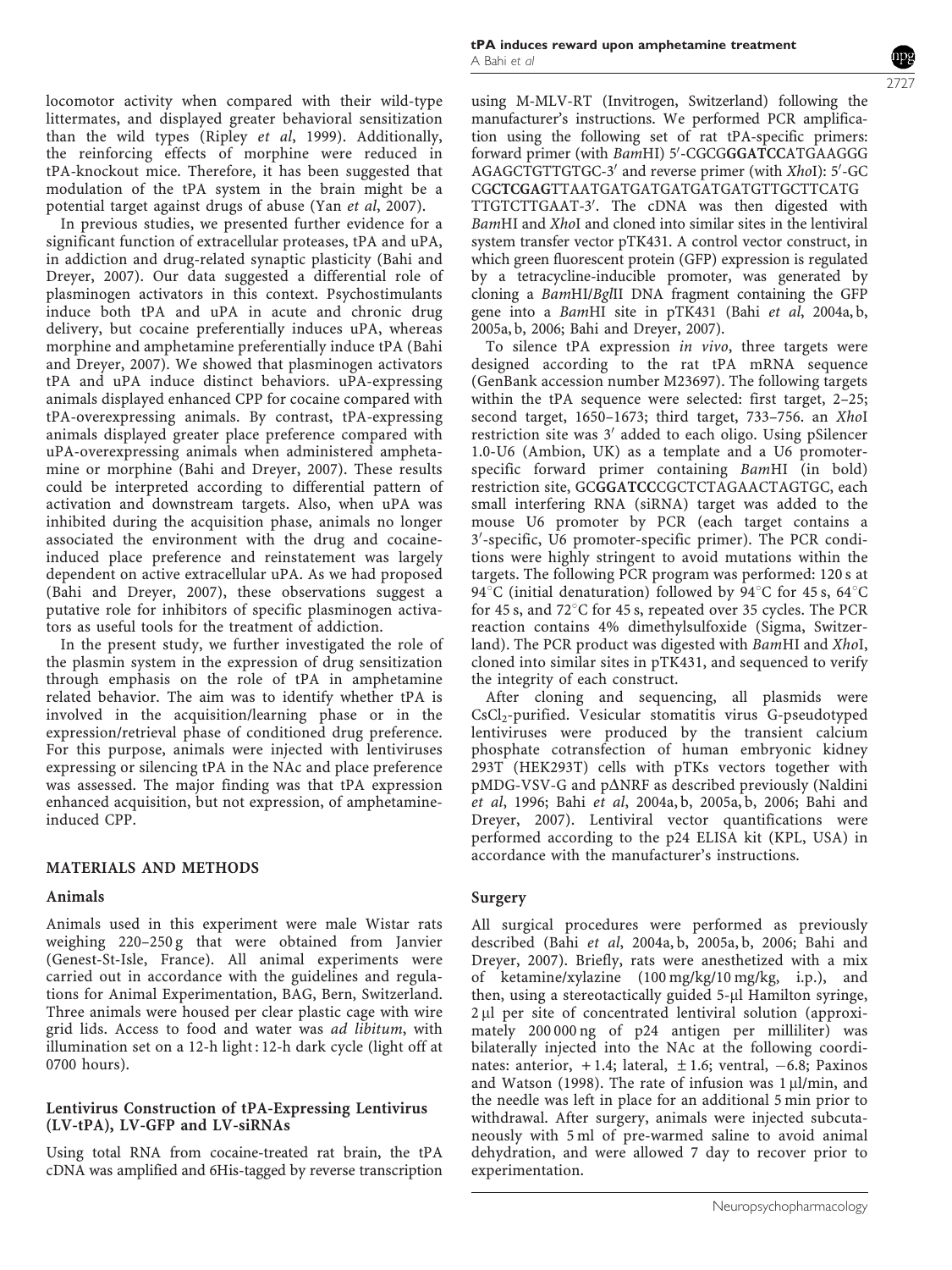#### CPP Test

CPP was performed as described previously (Mueller and Stewart, 2000). Briefly, in the pre-conditioning period, rats  $(n = 9)$  were allowed to move freely between two interconnected compartments (consisting of either wire grid or mesh floor) daily for 20 min for 3 days (days 1–3). On day 3, the amount of time spent in each chamber was monitored and used to assess unconditioned preference. Prior to conditioning, the rats were divided into two groups ( $n = 18$ ) per group). The first group of animals received water supplemented with 5% sucrose, and the second group of animals received water supplemented with 5% sucrose and 0.02% doxycycline only during conditioning 'acquisition' (days 3–9). During the conditioning phase, the rats were injected on days 4, 6, and 8 with amphetamine (5 mg/kg, i.p.;  $n = 9$  per group) and immediately confined in the floormesh box for 20 min. On days 5, 7, and 9, the rats were injected with 0.9% saline (1 ml/kg) and placed in the wire grid chamber for 20 min. During the conditioning phase, passage between chambers was blocked by a guillotine door. On day 10, the post-CPP test was performed without drug treatment and without doxycycline. Animals were placed in the interconnecting passage between the two chambers, with the guillotine door removed, and were allowed free access to the entire setup. The time spent in each chamber was measured for 20 min. Drug-induced place preference was expressed by Post vs Pre, which was calculated as follows: [(Post value)-(Pre value)], where Post and Pre values indicate the difference in time spent at the drug-conditioning site during post-conditioning and preconditioning periods, respectively.

Extinction by repeated testing. After conditioning and following the initial CPP test, rats ( $n = 9$ ) underwent 20-min tests daily for 10 days. No injections were performed during this extinction period.

Reinstatement by amphetamine priming after extinction. After conditioning and following the initial CPP test, rats  $(n = 9)$  underwent 20-min tests daily for 10 days. No injections were performed during this extinction period. The animals did not receive amphetamine during this period. Following this period of extinction, all animals  $(n = 9)$  received a priming injection of 0.9% saline (1 ml/kg) tested for CPP, or were injected with amphetamine (2 mg/ kg, i.p.) immediately before the final test for CPP.

Maintenance of the CPP. After CPP test, rats  $(n=9)$ underwent a 5-week period of non-exposure to the test apparatus to determine whether retention of CPP would be maintained. During this time, animals were not injected and not tested, but were kept in their home cages. After this period, rats were placed in the apparatus and provided free access to both the compartments over a 20-min period.

## Immunohistochemistry

Brain section staining was performed according to previously published procedures (Bahi et al, 2004a; Bahi and Dreyer, 2007). Briefly, rat brains were rapidly removed and frozen in isopentane at  $-30^{\circ}$ C for 3 min and kept at  $-25^{\circ}$ C.

Coronal sections were cut at  $14 \mu m$  with a cryostat (Leitz), placed on gelatinized glass slides, and air-dried at room temperature for 20 min. Antigens were localized using the avidin–biotin–peroxidase technique. Slices were fixed in 4% PFA for 15 min, and washed three times with  $1 \times PBS$ . Endogenous peroxidase activity was quenched with 2% hydrogen peroxide in water  $(H_2O_2)$  for 40 min at room temperature. Nonspecific binding was blocked for 30 min at RT in  $1 \times PBS$  containing 1% bovine serum albumin, 1% Triton X-100, and 3% normal goat serum. Sections were then rinsed and incubated overnight with mouse antihistidine antibody (MCA1396, 1:12 000; Serotec) diluted in  $1 \times$  PBS containing 1% Triton X-100 and 1% normal goat serum. Sections were then washed three times with  $1 \times PBS$ and incubated with the biotinylated secondary antibody (goat anti-mouse immunoglobulin G, 1:500; Vector Laboratories, Burlingame, CA) for 45 min at room temperature. Sections were rinsed three times for 5 min in  $1 \times$  PBS at room temperature, followed by incubation in avidin–biotin complex (Vector Laboratories) in  $1 \times$  PBS solution. After three rinses in  $1 \times$  PBS, all sections were developed in 0.025% 3-3' diaminobenzidine tetrahydrochloride plus 0.02%  $\rm H_2O_2$  for 10–15 min. Sections were then dehydrated, mounted in permanent medium (Eukitt), and examined with a Zeiss light microscope.

## Statistical Analysis

All data were expressed as means  $\pm$  SEM and analyzed using SPSS v11 software. In the analysis of CPP, statistical analysis was performed using an analysis of variance. First, an overall F-test analysis was performed to identify significant differences among any of the group means. In case of statistically significant F-ratio scores ( $p < 0.05$ ), a second analysis using Tukey's test has been carried out, where sets of two groups at a time were compared to specifically determine significance differences. Acceptable significance level was set at  $p < 0.05$ .

#### RESULTS

#### LV-tPA Enhances Amphetamine-Induced Place Preference

Twelve groups of animals were prepared. Four groups consisted of animals injected with LV-GFP into the NAc. Another set of four groups of animals was injected with LVtPA into the Nac, and a third set of four groups was infected with a lentivirus expressing siRNAs silencing locally endogenous tPA expression in the NAc. Two groups of each set were fed doxycycline, and the other groups of each set were fed 5% sucrose without doxycycline. Animals were then trained for CPP: rats were habituated for 3 days and tested for pre-conditioning, then trained for 6 days for CPP, and then tested for post-conditioning. Some groups were trained with saline injections, while others were treated with amphetamine injections, during the conditioning phase of CPP training. Thereafter, place preference was evaluated.

The data from this experiment are summarized in Figure 1. Before conditioning (at day 3), animals displayed no place preference for the two compartments (Figure 1a and b). Under all conditions, CPP was unbiased, since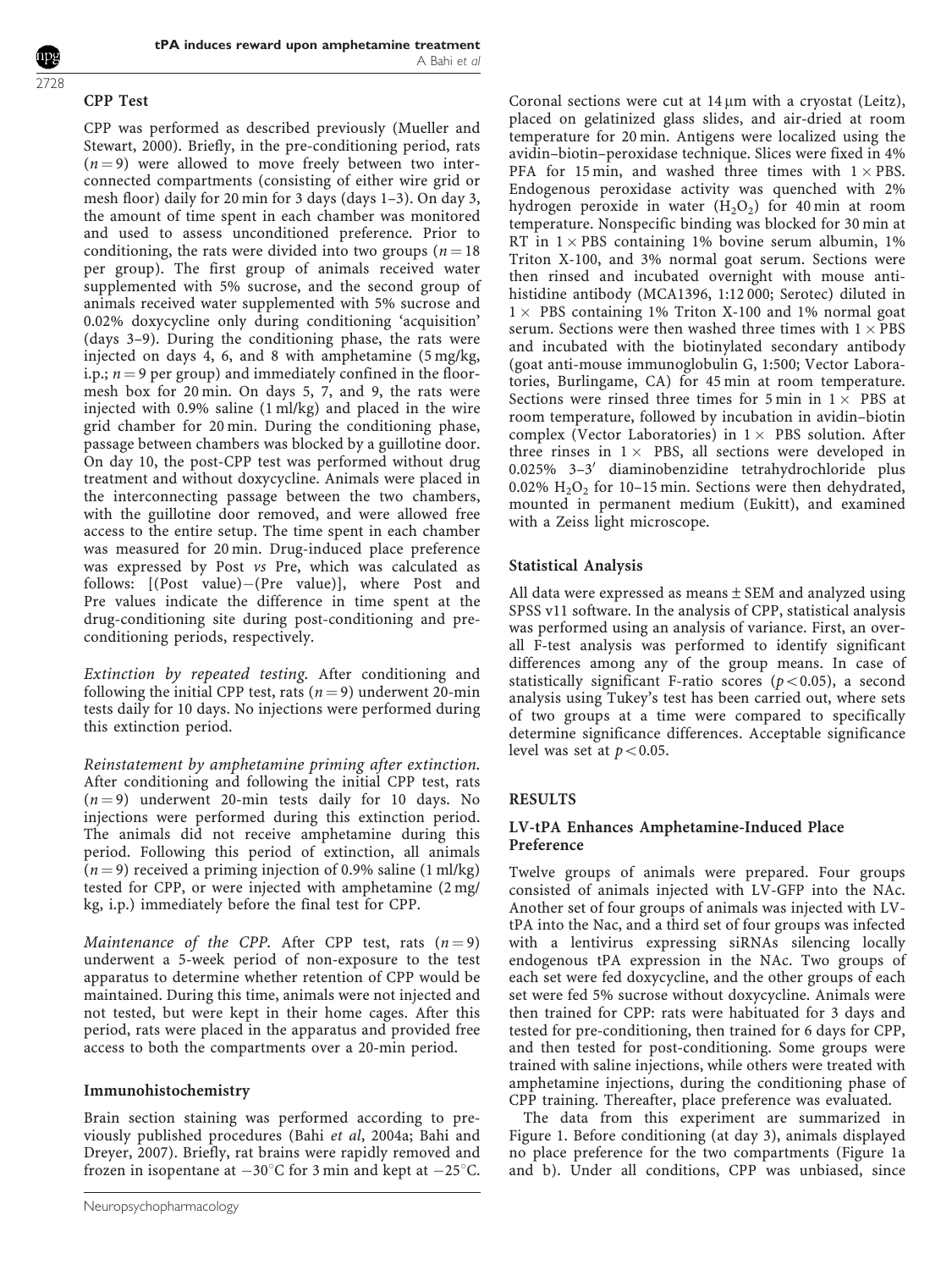tPA induces reward upon amphetamine treatment A Bahi et al



Figure I LV-tPA enhances amphetamine-induced place preference. Animals were injected with either LV-GFP, LV-tPA, or LV-siRNAs. Rats were habituated to the CPP cages for 3 days and tested for pre-conditioning; then they were trained for CPP using amphetamine (5 mg/kg) or 0.9% saline (1 ml/ kg) for 6 days and tested for post-conditioning (a and b). Six groups of animals received 5% sucrose in the drinking water during conditioning (CPP acquisition) ('No Doxy', a), six groups received water supplemented with 5% sucrose and 0.02% doxycycline during conditioning ('Doxy in Acquisition', b), and doxycycline was removed 24 h prior to post-conditioning. Values indicate means  $\pm$  SEM. \*p < 0.05, \*\*p < 0.01, \*\*\*p < 0.005 compared with preconditioning (expression);  $^{\#}p$  < 0.05,  $^{\#}$ #  $p$  < 0.01,  $^{\#}$  #  $p$  < 0.005 compared with amphetamine-conditioned animals;  $^{\varpi}p$  < 0.05,  $^{\varpi}p$  < 0.01 compared with LV $t$ PA injected animals;  ${}^t p < 0.05$  compared with LV-tPA injected animals;  ${}^s p < 0.05$  compared with animals fed doxycycline during conditioning (acquisition).

during this preconditioning phase, rats spent the same amount of time in both the chambers (data not shown;  $F_{(11,60)} = 0.853$ ;  $p > 0.589$ ). After conditioning (at day 10), no place preference was observed in all six groups injected with saline during conditioning (Figure 1a,  $F_{(5,30)} = 0.529$ ;  $p>0.735$ ). Upon amphetamine conditioning, GFP-treated animals displayed a slight preference for the drug-paired box and spent 25% more time in this compartment (Figure 1a,  $F_{(5,30)} = 134.986$ ;  $p < 0.0001$ ). Further, animals stereotactically injected with LV-tPA, overexpressing tPA in the NAc, displayed much stronger preference for the drugassociated compartment, where they spent  $>87\%$  of the time (Figure 1a,  $F_{(5,30)} = 134.986$ ;  $p < 0.0001$ ). In contrast, when tPA expression was suppressed in the NAc, in animals injected with LV-siRNAs, place preference was reduced even below the levels of the GFP control animals (Figure 1a,  $F_{(5,30)} = 134.986; p < 0.0001$ .

Other groups of animals were infected with the same lentiviruses into the NAc, but were fed doxycycline during acquisition. Thereafter, at the end of the training period (day 10), doxycycline was removed from the drinking water and animals were given doxycyline-free water. Under these conditions, control animals, treated with LV-GFP, displayed no significant CPP score difference compared with control animals fed given the normaldoxycycline-free regimen throughout (compare LV-GFP in Figure 1a and b,  $F_{(5,30)} =$ 134.986;  $p > 0.98$ ). By contrast, in animals treated with LV-tPA the CPP score upon amphetamine conditioning was strongly reduced in comparison with animals given the normal regimen  $(F_{(5,30)} = 134.986; p < 0.0001)$ , and, under these conditions, LV-tPA animals still displayed difference in CPP compared with LV-GFP-treated animals ( $F_{(5,30)} = 86.763$ ;  $p$ <0.004; Figure 1b). Furthermore, doxycycline feeding had no effect on LV-siRNA-treated animals (Figure 1b,  $F_{(5,30)} = 9.963$ ;  $p > 0.663$ ). Therefore, avoiding overexpression of tPA during the acquisition phase of place preference suppresses amphetamine-induced place preference.

#### LV-tPA-Mediated Delayed Extinction of Amphetamine-Induced Place Preference

Animals injected with either LV-GFP, LV-tPA, or LVsiRNAs were trained with daily injections of amphetamine

or saline as described under Materials and Methods. Finally, after CPP monitoring on day 10, they were placed daily into the setup for 20 min/day for 12 days, but drug was not injected during this extinction period. As shown in Figure 2, saline-treated animals displayed no place preference and a stable CPP score throughout the four time points considered for the statistical analysis, even if animals have been fed doxycycline during the acquisition period (Figure 2a and b, day 1,  $F_{(5,30)} = 1.19$ ;  $p > 0.337$ , or Figure 2a and b, day 7,  $F_{(5,30)} = 0.66$ ;  $p > 0.657$ , and Figure 2a and b, day 12,:  $F_{(5,30)} = 0.329; p > 0.892$ . No difference was observed between the beginning and the end of the CPP extinction period (Figure 2a and b, day 1 *vs* day 12,  $F_{(5,30)} = 0.349$ ;  $p > 0.849$ ).

By contrast, in groups injected with amphetamine during the acquisition period, strong place preference and CPP score were induced among tPA-treated animals (Figure 1b,  $F_{(5,30)} = 134.986$ ;  $p < 0.0001$ ). During extinction, tPA-injected animals still display higher CPP score at day 1 (Figure 2a',  $F_{(5,30)} = 260.475; p < 0.0001$ ) or day 7 (Figure 2a',  $F_{(5,30)} = 56.695; p < 0.0001$ ), and large differences between days 1 and 12 (Figure 2a',  $F_{(5,30)} =$ 110.339;  $p < 0.0001$ ). However, no difference was observed at day 12 between all the groups. LV-GFP-treated animals, as well as LV-siRNA-treated animals, also displayed extinction upon drug withdrawal  $(F_{(11,60)} = 74.445;$  $p$ <0.0001). At the end of the withdrawal period, all groups of animals displayed no preference anymore for the drug-associated compartment (Figure 2a', day 12,  $F_{(5,30)} = 1.531$ ;  $p > 0.210$ ). Clearly, GFP-treated animals, as well as siRNA-treated animals, were unable to distinguish between the two compartments already 7 days after the CPP test  $(F_{(3,20)} = 0.247; p > 0.862,$  and  $F_{(3,20)} = 1.602;$  $p > 0.22$ , respectively), whereas tPA-treated animals displayed a longer extinction latency  $(F_{(3,20)} = 95.544;$  $p < 0.0001$ ), which lasted for approximately 12 days, in part due to the fact that place preference was much higher initially in this group. The same observations could be made with animals fed doxycycline during acquisition (Figure 2b'), although under these conditions tPA-treated animals displayed lower CPP score at the end of the training period (as already shown in Figure 1b,  $F_{(11,60)} = 35.185$ ;  $p < 0.0001$ ).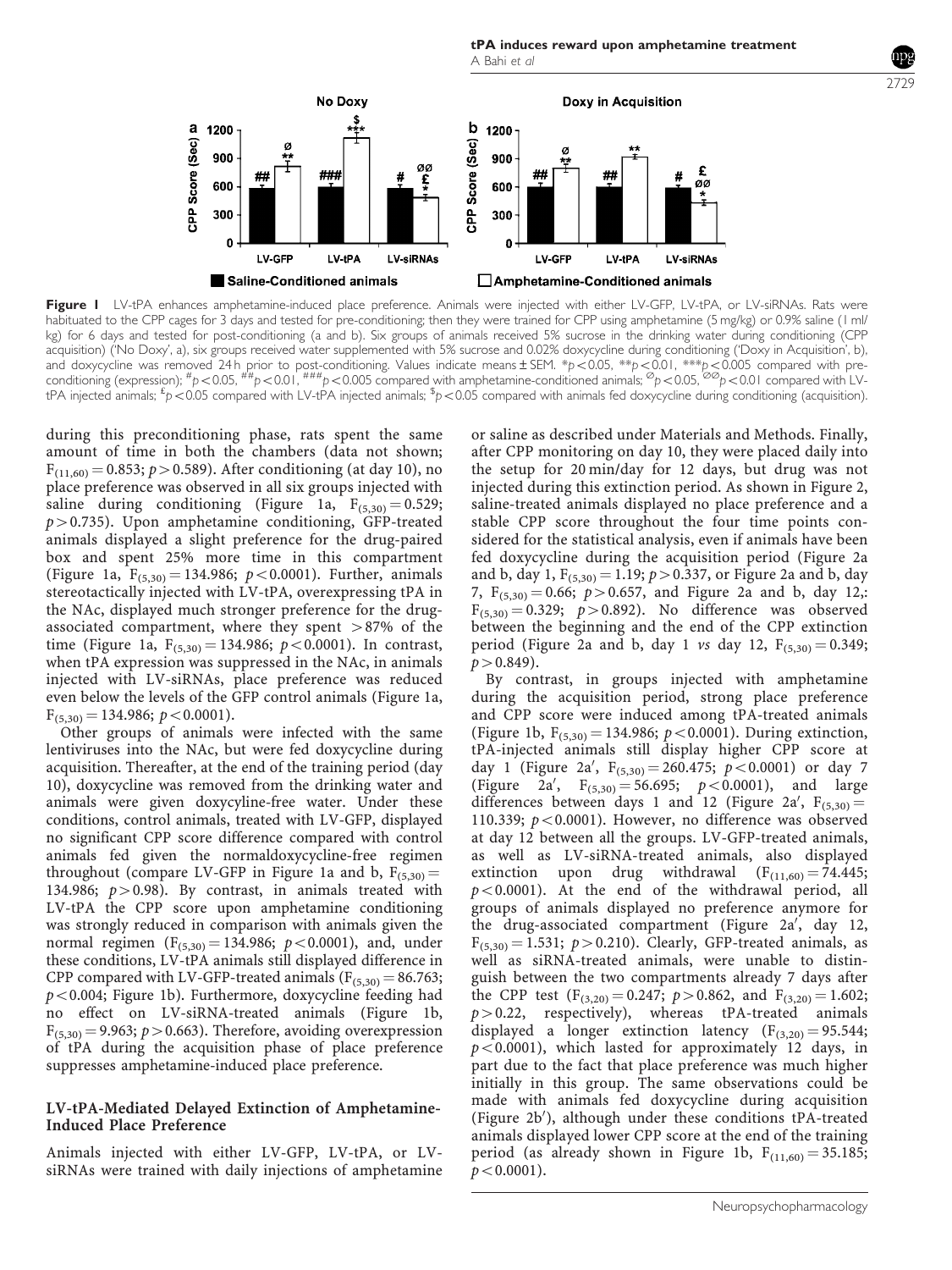#### Priming with Low Dose of Amphetamine, but not Saline, Reinstates Amphetamine-Induced Place Preference by LV-tPA After Extinction

At the end of the extinction period, all animals were injected with saline and tested for CPP, but no place preference was observed in all the groups of animals (data not shown;  $F_{(11,60)} = 0.715$ ;  $p > 0.719$ ). Thereafter, animals were given one single injection of amphetamine (2 mg/kg, i.p.) and tested for CPP during 20 min (Figure 3a and b). This priming injection stimulated place preference and all groups of animals immediately recapitulated the CPP score observed at the end of the training sessions (compare day 10; Figure 1,  $F_{(11,60)} = 79.857$ ;  $p < 0.0001$ ). Animals that had been trained with saline during the conditioning phase, displayed no place preference in all the groups  $(F_{(5,30)} = 1.047; p > 0.409)$ , but for animals trained with amphetamine during conditioning, despite drug withdrawal for 12 days the CPP scores observed at the post-conditioning session were immediately recovered upon this single priming drug injection, whatever the feeding regimen (Figure 3,  $F_{(5,30)} = 140.54$ ;  $p < 0.0001$ ).

## LV-tPA Maintained Amphetamine-Induced Place Preference

Animals were injected with LV-GFP, LV-tPA, or LV-siRNAs and trained for CPP as described above. After CPP monitoring on day 10, rats were placed back in their home



Figure 2 LV-tPA-mediated delayed extinction of Amphetamine-induced place preference\*. Animals were injected with either LV-GFP, LV-tPA, or LV-siRNAs and trained with daily injections of. saline or amphetamine (see Materials and Methods). After CPP monitoring on day 10, they were placed daily into the setup for 20 min/day for 12 days, but drug or saline were not injected during this extinction period. (a) Saline-injected animals fed 5% sucrose regimen during acquisition; (b) saline-injected animals fed doxycycline regimen during acquisition; (c) amphetamine-injected animals fed 5% sucrose regimen during acquisition; and (d) amphetamine-injected animals fed doxycycline regimen during acquisition. Values indicate means ± SEM.



Figure 3 Low dose of amphetamine but not saline priming reinstates amphetamine-induced place preference by LV-tPA after extinction. Animals were injected with LV-GFP, LV-tPA, or LV-siRNAs and trained for CPP as in Figure 1. After CPP monitoring on day 10, rats were placed daily into the setup for 20 min during 12 days. Animals were then given one single injection of 0.9% saline (1 ml/kg, i.p.) or amphetamine (0.5 mg/kg, i.p.) and tested for CPP during<br>20 min. Values indicate means ± SEM. \*p < 0.05, \*\*p < 0.01,  $\epsilon$  compared with amphetamine-conditioned animals;  $\delta$   $>$  0.05,  $\delta$   $>$  0.001 compared with LV-tPA-injected animals;  $\epsilon$   $>$  0.05 compared with LV-tPA-injected animals;  $\epsilon$   $>$  0.05 compared with LV-tPAinjected animals;  $\frac{\$}{P}$  < 0.05 compared with animals fed doxycycline during conditioning (acquisition).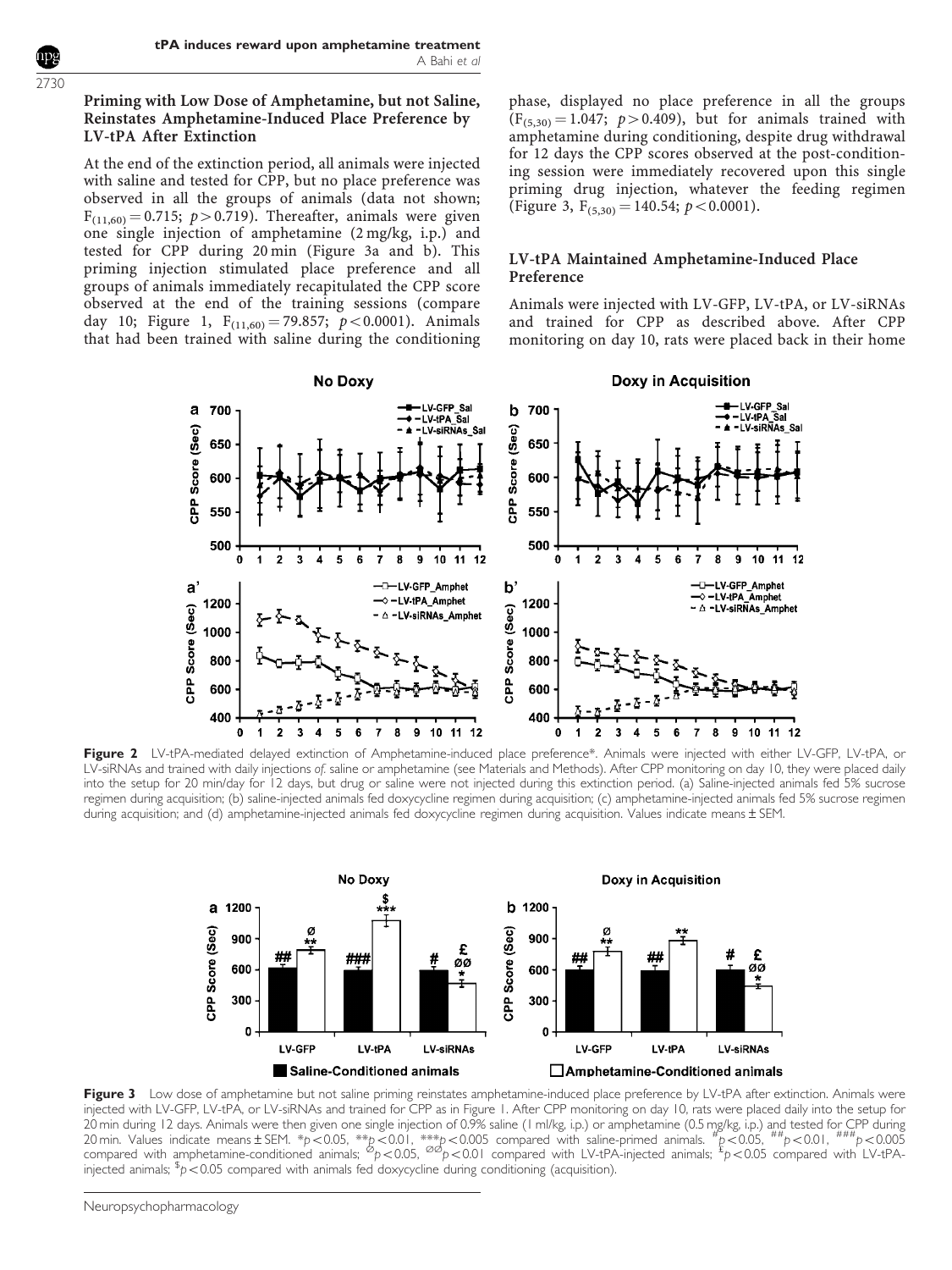cages without testing or injection for 5 weeks. After this withdrawal period, animals were placed into the CPP setup and submitted to a final test for CPP during 20 min, with no injection of either saline or amphetamine. Placed into this environment, animals immediately displayed CPP scores almost identical to those achieved at the end of the training period (F<sub>(11,60)</sub> = 74.177;  $p < 0.0001$ ). No significant difference was observed for each respective group between CPP scores observed in Figures 1, 4a and b, respectively (within group comparison,  $p > 0.134$ ). Under these conditions, tPAoverexpressing animals that had been conditioned with amphetamine again spent  $>85%$  of the time in the drugassociated compartment  $(F_{(3,20)} = 115.18; p < 0.0001)$ , whereas if tPA expression had been downregulated during conditioning (either with doxycycline, that is, downregulating ectopic expression, or with siRNAs, that is, suppressing endogenous expression), the time spent in the drugassociated compartment was considerably reduced  $(F_{(3,20)} = 24.65; p < 0.01)$ . In all cases, scores were identical to those obtained immediately after conditioning.

#### Immunocytochemistry

Animals treated with LV-GFP, LV-tPA, or LV-siRNAs were decapitated and brains were removed for immunocytochemistry. As shown in Figure 5, lentivirus treatment led to strong overexpression of ectopic tPA in brains from animals given normal regimen, as detected using 6His monoclonal antibody, whereas after a doxycycline regimen, tPA in the NAc was reduced to levels similar to those found in control animals (ie, treated with LV-GFP) (Figure 5). On the other hand, animals treated with LV-siRNA display no tPA expression in the NAc, indicating almost full suppression of the gene (Figure 5). These data were further confirmed by zymography, which showed that the active enzyme was fully absent in the NAc from animals treated with LV-siRNAs, but was present in the NAc of LV-tPA-treated animals (data not shown). tPA activity was enhanced in the absence of doxycycline, and upon cocaine priming, but was absent when animals were injected LV-GFP or LV-siRNAs, or when animals were given doxycycline in the drinking water during acquisition, and also when animals received saline injection for priming. This correlates with behavioral observations and indicates that the proteolytic activity is probably necessary for the acquisition of CPP.

# DISCUSSION

The data in this study suggest that overexpression of tPA in the NAc strongly affects CPP, and may also delay CPP extinction. Ectopic overexpression of tPA in the NAc was achieved by administration of LV-tPA, which was active during the acquisition phase of place preference conditioning using amphetamine as an unconditioned stimulus. The



Figure 5 tPA immunohistochemistry at the site of stereotactic injection of LV-GFP, uPA expressing lentivirus (LV-uPA), or LV-siRNAs in the NAc. Animals were killed at the end of the experiment, and brains were dissected out and processed for immunohistochemistry (see section Materials and Methods for details). Rats were injected with LV-GFP (upper panels), LV-uPA (middle panels), or LV-siRNAs (lower panels). Rats were treated with normal doxycycline-free regimen (left panels) or with 0.02% doxycycline during acquisition (right panels). Magnification:  $\times$  60.



Figure 4 LV-tPA maintained amphetamine-induced place preference. Animals were injected with LV-GFP, LV-tPA, or LV-siRNAs and trained for CPP as in Figure 1. After CPP monitoring on day 10, rats were placed back in their home cages without testing or injection during 5 weeks. After this period, animals<br>were submitted to a final test for CPP during 20 min. Values in  $\frac{\varphi_{\rm p}}{\varphi}$  = 0.05,  $\frac{\varphi_{\rm p}}{\varphi}$  = 0.01 compared with LV-tPA-injected animals;  $\varphi$  = 0.05 compared with LV-tPA injected animals;  $\varphi$  = 0.01 compared with animals fed doxycycline during conditioning (acquisition).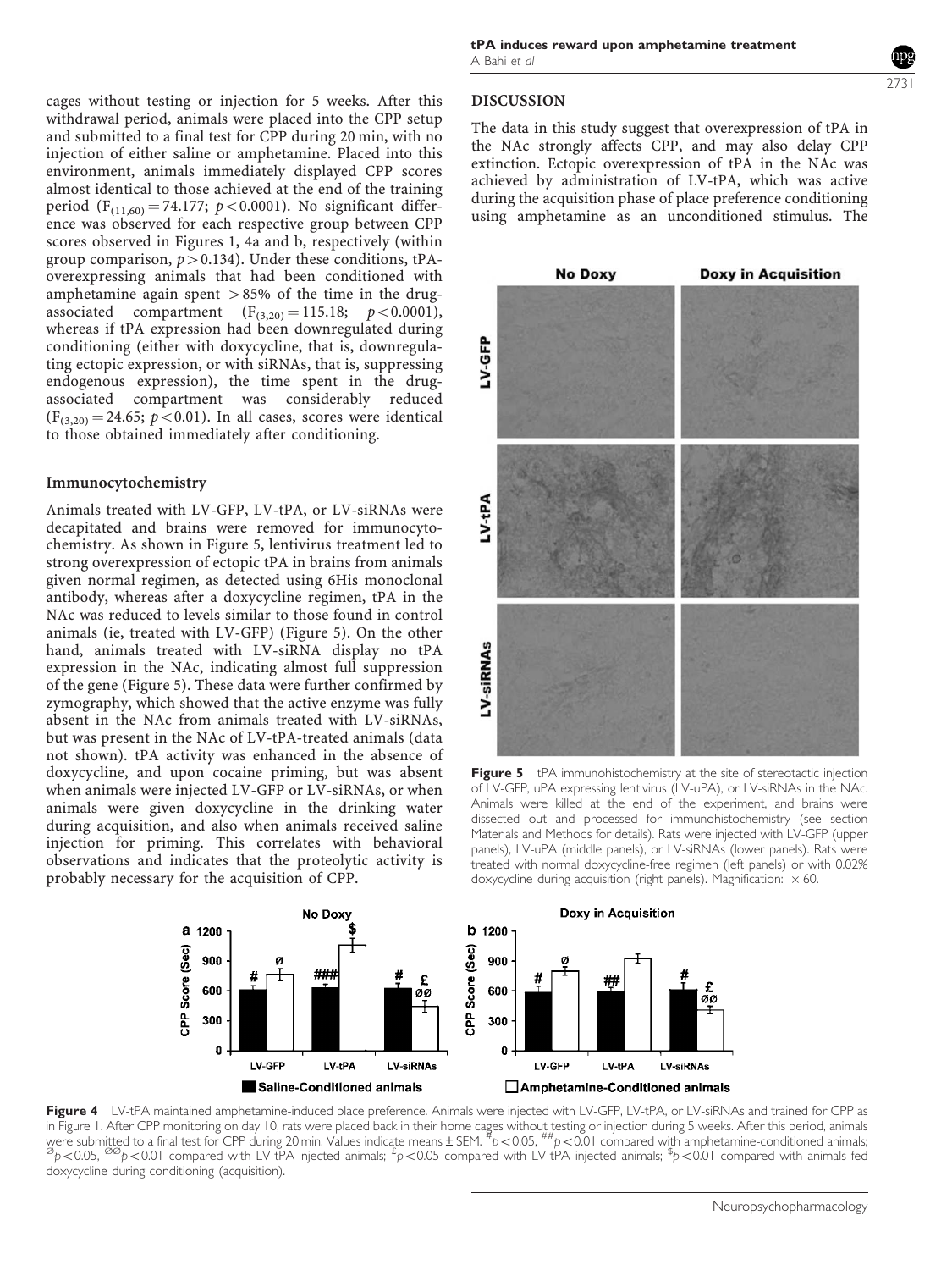results showed that tPA-overexpressing animals spent more than 87% of the time in the amphetamine-associated compartment, compared with 60% preference displayed by conditioned animals given the control infusion, LV-GFP. When ectopic expression of tPA was inhibited by doxycycline throughout the acquisition period, LV-tPA-treated animals failed to show augmented CPP. These latter results confirmed that the LV-tPA needed to be active, and producing tPA, in order to promote the development of greater preference to an amphetamine-associated context.

While the foregoing results involved the supplementation of endogenous tPA with virally delivered tPA, an additional group of animals provided the converse condition of lowering endogenous tPA levels using LV-siRNA treatment that targets tPA mRNA. This treatment was also localized to the NAc and revealed effects opposite of those obtained with LV-tPA treatment. That is, amphetamine-conditioned animals given LV-siRNA during the acquisition phase developed significant reduction in preference to the drugassociated context. In spending significantly less time in the drug-associated chamber than LV-GFP controls (and LV-tPA animals), these data suggest that reducing endogenous levels of tPA promotes the development of a conditioned aversion. Moreover, this is a learned response, given that extinction trials resulted in a reduction of context avoidance in LV-siRNA animals previously conditioned with amphetamine.

Whether the latter observations are confined to stimulant drugs, remains to be determined. Conceptually, it is relevant that low or impaired production of tPA in mice was shown to enhance emotional reactivity to psychogenic stressors and impair learning (Ammassari-Teule et al, 2001; Madani et al, 2003; Pawlak et al, 2005). Moreover, stimulants, such as amphetamine, are sympathomimetics that produce significant elevations in various central and peripheral parameters of physiological arousal (eg, activation of the noradrenergic system). Therefore, it could be hypothesized that reductions in tPA reduce the threshold for arousal in response to CNS stimulants, reducing their reinforcing efficacy for drug-seeking behavior. This is conceivable in light of studies of tPA-deficient mice showing greater locomotor responses to low doses of cocaine, when compared with similarly treated wild-type mice (Ripley et al, 1999). In addition, using a self-administration paradigm, tPA-knockout mice showed less responding for morphine, as compared with wild-type controls (Yan et al, 2007), suggesting that a deficiency in tPA renders drugs of abuse less rewarding and/or reinforcing. The present studies are not inconsistent with this possibility, although further studies are required to clarify precisely what motivational and cognitive mechanisms are being affected by tPA modulation using the lentivirus system.

The present study also tested extinction over a 12-day period subsequent to the development of CPP in LV-tPA animals. The results suggested that extinction was delayed in amphetamine-conditioned LV-tPA rats, although it should be emphasized that the starting preference for these animals was substantially higher than for the amphetaminetreated LV-GFP and LV-siRNA groups. Nevertheless, it is notable that after 1 week of un-reinforced trials, the previously conditioned LV-tPA animals are still showing a high preference for the conditioned context, which by this time was well above the equivalent preference for both chambers shown by all other groups. This may demonstrate that the original CS-UCS association between context and amphetamine treatment is quite strong (as evident on day 1; Figure 2, bottom panel), and sufficiently stable to prevent a rapid return to preconditioning levels of preference. Moreover, upon priming with a small dose of amphetamine, the LV-tPA group reverted to the greater preference to the drug-associated context, when compared with the previously conditioned LV-GFP group receiving a similar priming dose of amphetamine. This indicates that elevations in tPA during acquisition of CPP create very strong learning associations that can re-enlist response biases to pre-extinction levels. This observation is of obvious clinical relevance given that relapse to drug-seeking behavior is a recurring and intractable problem.

It is also important to note that tPA appears to play an important role more in acquisition of amphetamineinduced CPP, rather than in its expression. Indeed, even though the active enzyme is overexpressed after acquisition, eventual extinction is observed. In addition, we have shown that tPA is induced upon chronic drug administration (Bahi and Dreyer, 2007), in agreement with findings from other groups (Nagai et al, 2005, 2006). Nicotine increased tPA protein levels and promoted the release of tPA into the extracellular space in the NAc. Furthermore, our previous studies have shown similar effects for uPA upon cocaine injection, whereas inhibition of uPA impairs reconsolidation of the cocaine-induced place preference even after extinction and while animals are under the influence of cocaine during reinstatement testing, indicating that uPA may mediate cocaine-associated contextual memory (Bahi and Dreyer, 2007).

The present findings are consistent with the view that tPA activator plays a key role in neuroplasticity and is a neuromodulator in the CNS (Yamada et al, 2005). Moreover, as previously mentioned, the tPA–plasmin system is involved in the rewarding effects of drugs of abuse (eg, morphine), possibly through regulation of dopamine release in the NAc (Nagai et al, 2004, 2005, 2006; Ito et al, 2006, 2007; Yan et al, 2007). Indeed, similar to the present findings involving the use of LV-siRNA, tPA-knockout mice showed a reduction in morphine-, methamphetamine-, and nicotine-induced CPP and locomotor sensitization (Nagai et al, 2004, 2005, 2006; Ito et al, 2006, 2007; Yan et al, 2007). Furthermore, exogenous recombinant human tPA or plasmin restored the defect of morphine-induced dopamine release in the NAc and hyperactivity in tPA-knockout mice (Nagai et al, 2004). No significant difference in foodreinforced operant behavior was observed between tPAknockout and wild-type control mice, but tPA-knockout mice showed an increase in morphine self-administration, suggesting that tPA is critically involved in the reinforcing properties of morphine in mice (Yan et al, 2007). The present results are consistent with these previous findings and the conclusion that the tPA system may represent a potential target in the therapeutic treatment of drug addiction.

Drug addiction exploits learning and memory systems (O'Brien et al, 1992; Bonci and Malenka, 1999; Thomas et al, 2000; Wise, 2000; Hyman, 2005). Memories for events, places, foods, behaviors, and emotions play an important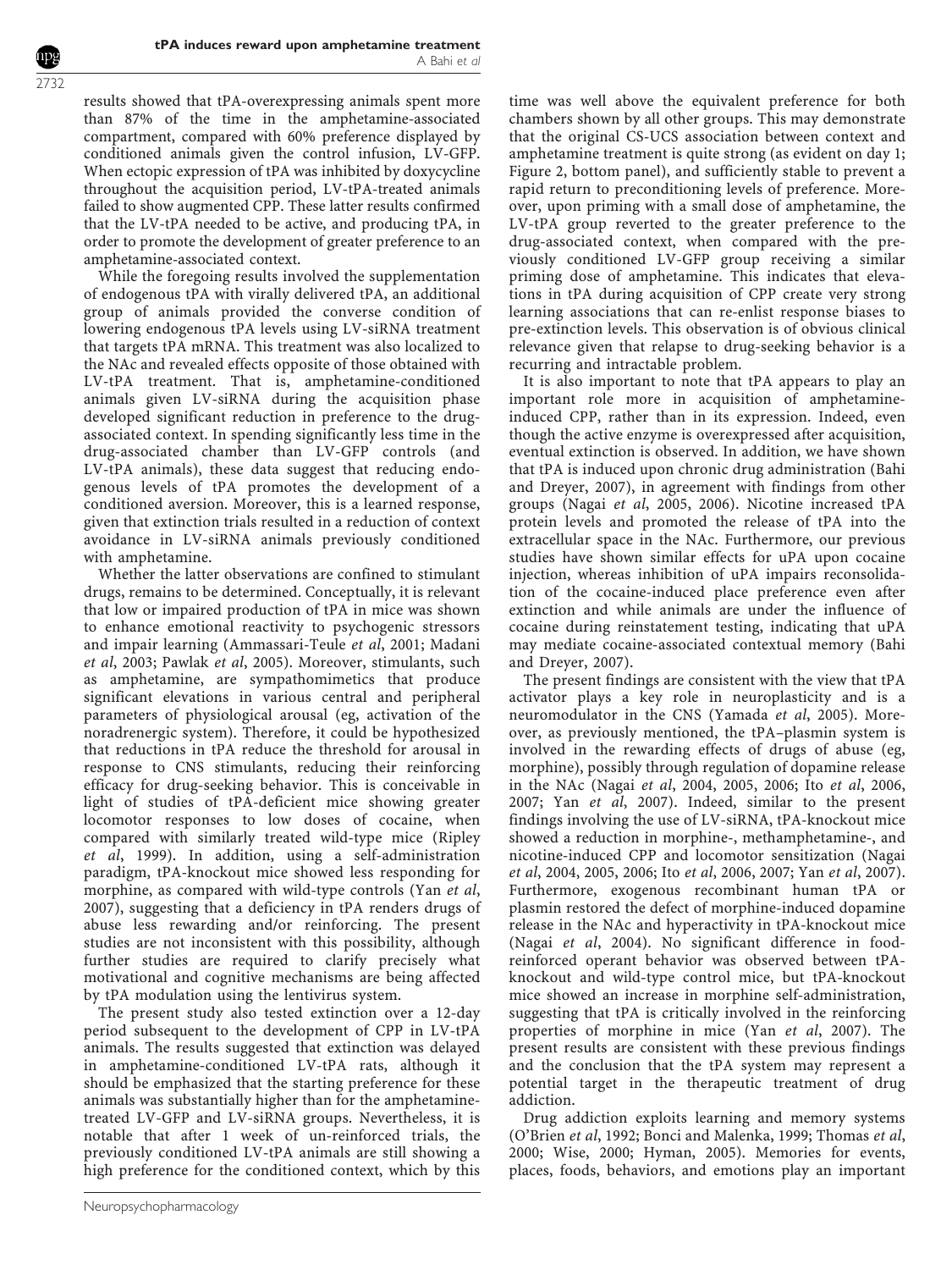role in addiction. Persistent drug-seeking/taking behavior involves the consolidation and retention of information associated with the psychopharmacologic properties of drugs (Wright and Harding, 2004). Reconsolidation serves to maintain, strengthen, or modify memories. Specifically, retrieval of previously consolidated memory traces may induce an additional activity-dependent labile period during which the memory can be modified. Furthermore, chronic drug exposure results in neuronal plasticity, as exemplified by morphological changes in neurons (Robinson and Kolb, 1999; Robinson et al, 2001). Consequently, molecules such as tPA that are involved in plasticity may influence acquisition and/or reconsolidation of drug-related information via these mechanisms.

Understanding the molecular mechanisms of reconsolidation may provide crucial insights into the behaviors of normal individuals and into psychiatric disorders such as addiction that are characterized by exceptionally strong and salient emotional memories. Anxiolytic and amnestic agents have been proposed as useful tools in eliminating memories after retrieval; for example, benzodiazepines have recently been shown to disrupt reconsolidation of contextual fear in rats (Tronson and Taylor, 2007). As an alternative to these strategies, our studies demonstrate the potential clinical relevance of focusing attention on the plasminogen system. Using the lentivirus system, we showed that tPA may be involved in learning and amphetamine-associated contextual memory. Although we observed a conditioned aversion when silencing endogenous tPA with LV-siRNA, our studies support the notion that memory and/or retrieval cues for drug-associated contexts may be diminished by pharmacological lowering of tPA. This may lead to development of new treatment strategies for human addiction.

#### ACKNOWLEDGEMENTS

This work was supported by Swiss National Foundation grants 3100-059350 and 3100AO-100686 (JLD). We are also very grateful to J-P Gabriel, C Mazza, T Fournier, and J Pasquier (Mathematics Department, Fribourg) for assistance in statistical analysis; Frederic Boyer, Vijay Chandrasekar, and Christine Deforel-Poncet for skilful technical assistance.

#### DISCLOSURE

I can herewith certify in the name of all authors that except for income received from our primary employers, no financial support or compensation has been received from any individual or corporate entity over the past three years for research or professional service and there are no personal financial holdings that could be perceived as constituting a potential conflict of interest.

#### REFERENCES

- Ammassari-Teule M, Restivo L, Pietteur V, Passino E (2001). Learning about the context in genetically defined mice. Behav Brain Res 125: 195–204.
- Bahi A, Boyer F, Bussard G, Dreyer JL (2005a). Silencing dopamine D3-receptors in the nucleus accumbens shell in vivo induces

changes in cocaine-induced hyperlocomotion. Eur J Neurosci 21: 3415–3426.

- Bahi A, Boyer F, Gumy C, Kafri T, Dreyer JL (2004a). In vivo gene delivery of urokinase-type plasminogen activator with regulatable lentivirus induces behavioural changes in chronic cocaine administration. Eur J Neurosci 20: 3473–3488.
- Bahi A, Boyer F, Kafri T, Dreyer JL (2004b). CD81-induced behavioural changes during chronic cocaine administration: in vivo gene delivery with regulatable lentivirus. Eur J Neurosci 19: 1621–1633.
- Bahi A, Boyer F, Kafri T, Dreyer JL (2006). Silencing urokinase in the ventral tegmental area in vivo induces changes in cocaineinduced hyperlocomotion. J Neurochem 98: 1619–1631.
- Bahi A, Boyer F, Kolira M, Dreyer JL (2005b). In vivo gene silencing of CD81 by lentiviral expression of small interference RNAs suppresses cocaine-induced behaviour. J Neurochem 92: 1243–1255.
- Bahi A, Dreyer JL (2007). Tissue type plasminogen activator and urokinase display selective specificity towards cocaine vs morphine and amphetamine-induced reward and sensitization. Genes Brain Behav; e-pub ahead of print advance online publication, August 2007.
- Bonci A, Malenka RC (1999). Properties and plasticity of excitatory synapses on dopaminergic and GABAergic cells in the ventral tegmental area. J Neurosci 19: 3723–3730.
- Bu G, Warshawsky I, Schwartz AL (1994). Cellular receptors for the plasminogen activators. Blood 83: 3427–3436.
- Davies SJ, Silver J (1998). Adult axon regeneration in adult CNS white matter. Trends Neurosci 21: 515.
- Dong Z, Cao J, Xu L (2007). Opiate withdrawal modifies synaptic plasticity in subicular–nucleus accumbens pathway in vivo. Neuroscience 144: 845–854.
- Ferretti V, Sargolini F, Oliverio A, Mele A, Roullet P (2007). Effects of intra-accumbens NMDA and AMPA receptor antagonists on short-term spatial learning in the Morris water maze task. Behav Brain Res 179: 43–49.
- Gerdjikov T, Giles A, Swain S, Beninger R (2007). Nucleus accumbens PKA inhibition blocks acquisition but enhances expression of amphetamine-produced conditioned activity in rats. Psychopharmacology 190: 62–72.
- Hayden SM, Seeds NW (1996). Modulated expression of plasminogen activator system components in cultured cells from dissociated mouse dorsal root ganglia. J Neurosci 16: 2307–2317.
- Hyman SE (2005). Addiction: a disease of learning and memory. Am J Psychiatry 162: 1414–1422.
- Ito M, Nagai T, Kamei H, Nakamichi N, Nabeshima T, Takuma K et al (2006). Involvement of tissue plasminogen activatorplasmin system in depolarization-evoked dopamine release in the nucleus accumbens of mice. Mol Pharmacol 70: 1720–1725.
- Ito M, Nagai T, Mizoguchi H, Fukakusa A, Nakanishi Y, Kamei H et al (2007). Possible involvement of protease-activated receptor-1 in the regulation of morphine-induced dopamine release and hyperlocomotion by the tissue plasminogen activator-plasmin system. J Neurochem 101: 1392–1399.
- Jacovina AT, Zhong F, Khazanova E, Lev E, Deora AB, Hajjar KA (2001). Neuritogenesis and the nerve growth factor-induced differentiation of PC-12 cells requires annexin II-mediated plasmin generation. J Biol Chem 276: 49350–49358.
- Madani R, Kozlov S, Akhmedov A, Cinelli P, Kinter J, Lipp HP et al (2003). Impaired explorative behavior and neophobia in genetically modified mice lacking or overexpressing the extracellular serine protease inhibitor neuroserpin. Mol Cell Neurosci 23: 473–494.
- Mueller D, Stewart J (2000). Cocaine-induced conditioned place preference: reinstatement by priming injections of cocaine after extinction. Behav Brain Res 115: 39–47.
- Nagai T, Ito M, Nakamichi N, Mizoguchi H, Kamei H, Fukakusa A et al (2006). The rewards of nicotine: regulation by tissue